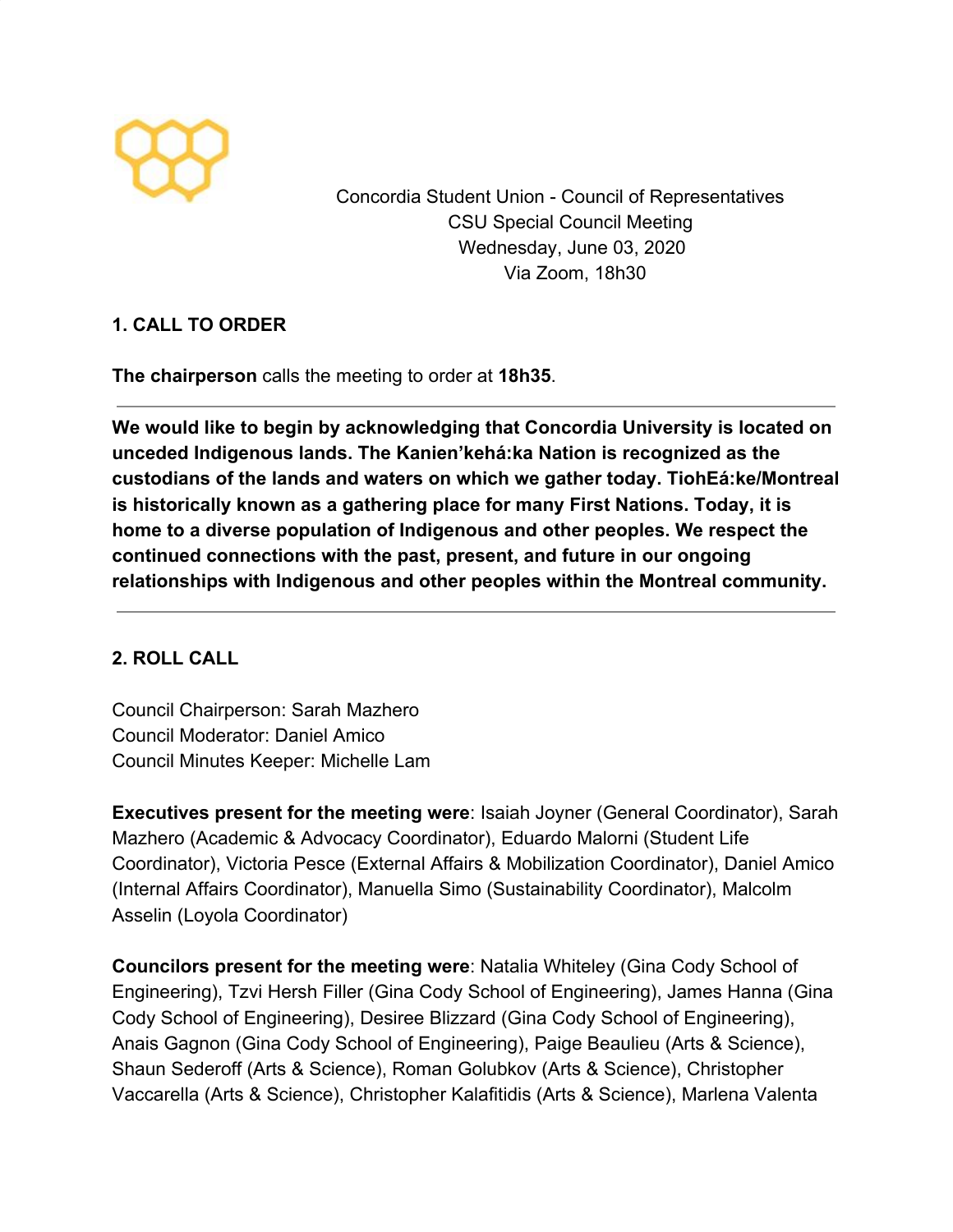(Arts & Science), Matthew Kaminski (John Molson School of Business), Ahmadou Sakho (Arts & Science), Margot Berner (Arts & Science), Lauren Perozek (John Molson School of Business), Howard Issley (John Molson School of Business), Chealsea Okankwu (John Molson School of Business), Matthew Benzrihem (Arts & Science), Danielle Vandolder Beaudin (John Molson School of Business), Diana Lukic (Fine Arts), Harrison Kirshner (John Molson School of Business), Arieh Barak (Independent), S Shivaane (Arts & Science), Sarah Bubenheimer (Arts & Science), Zach Williams (Independent)

**Executives absent for the meeting were:** Holly Mark-Hilton (Finance Coordinator)

**Councilors absent for the meeting were**: Jeremya Deneault (John Molson School of Business), Jarrad Haas (Fine Arts), and Yasmine Yahiaoui (Arts & Science)

**Tzvi Hersh Filler** moves to excuse **Jeremya Deneault, Jarrad Haas, Yasmine Yahiaoui,** and **Holly Mark-Hilton**. Seconded by **Ahmadou Sakho.** Motion carries.

## **3**. **APPOINTMENT OF CHAIRPERSON**

**Sarah Mazhero** motions to go into closed sessions. Seconded by **S Shivaane.** Motion carries.

**Christopher Kalafatidis** moves to add the following questions to the list of interview questions:

- *What do you see the role of the chairperson being outside and inside council meetings in conflict resolutions?*
- And, *now that we're having Zoom meetings for council, what changes would you make as Chairperson to modify*?

Seconded. Motion carries.

**James Hanna** moves to amend question five to replace *Hillel Concordia* to *[CSU Club]*. Seconded. Motion carries.

**S Shivaane** motions to approve the interview questions. Seconded by **Isaiah Joyner.** Motion carries.

**Christopher Kalafatidis** moves to allow all councilors to get one opportunity to speak at the end of the interviews, at a maximum of two minutes each. Seconded by **Roman Golubkov**. Motion carries.